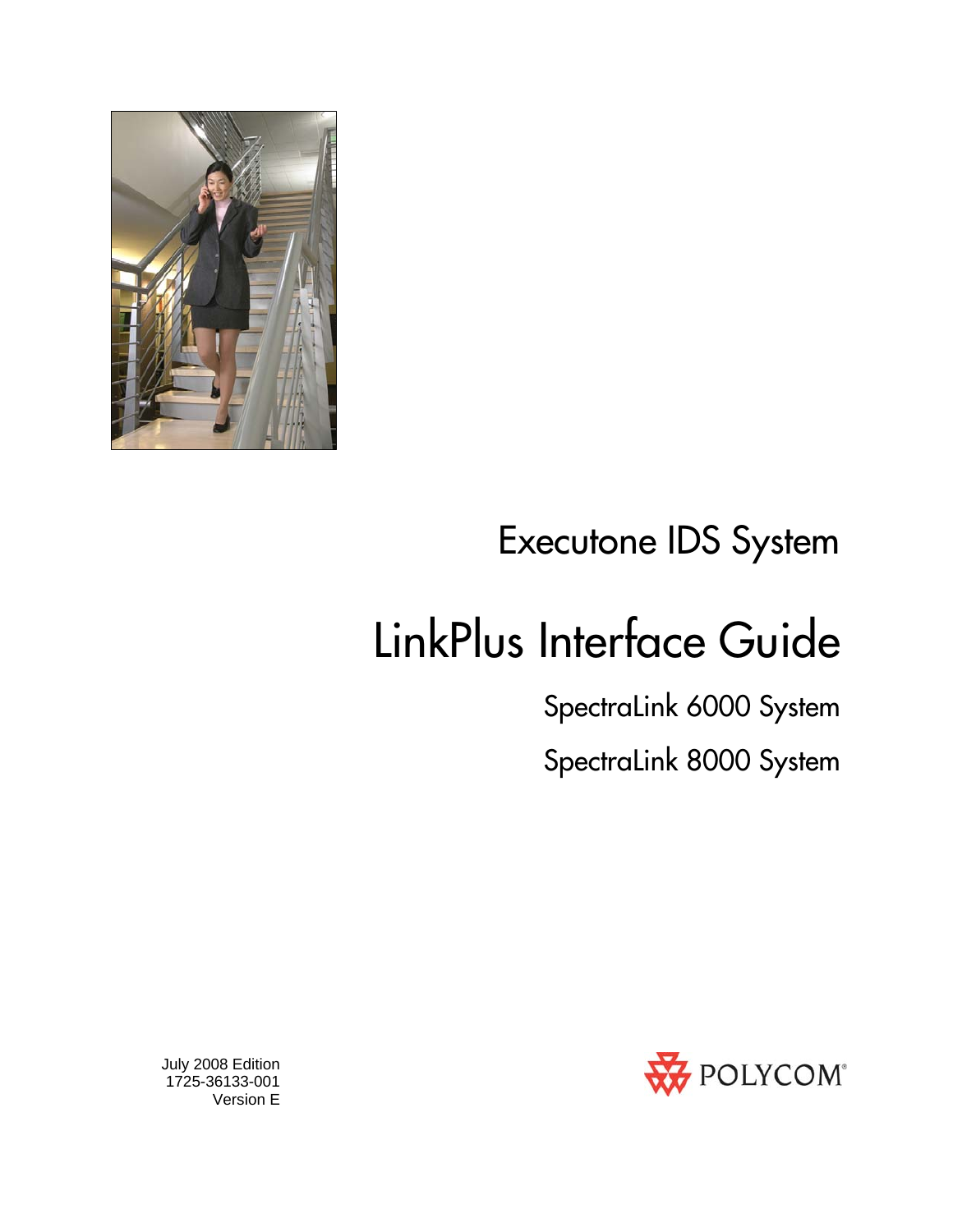#### Trademark Information

Polycom® and the logo designs SpectraLink® LinkPlus Link NetLink SVP

Are trademarks and registered trademarks of Polycom, Inc. in the United States of America and various countries. All other trademarks used herein are the property of their respective owners.

#### Patent Information

The accompanying product is protected by one or more US and foreign patents and/or pending patent applications held by Polycom, Inc.

#### Copyright Notice

Copyright © 1998 to 2008 Polycom, Inc.

All rights reserved under the International and pan-American copyright Conventions.

No part of this manual, or the software described herein, may be reproduced or transmitted in any form or by any means, or translated into another language or format, in whole or in part, without the express written permission of Polycom, Inc.

Do not remove (or allow any third party to remove) any product identification, copyright or other notices.

Every effort has been made to ensure that the information in this document is accurate. Polycom, Inc. is not responsible for printing or clerical errors. Information in this document is subject to change without notice and does not represent a commitment on the part of Polycom, Inc.

#### **Notice**

Polycom, Inc. has prepared this document for use by Polycom personnel and customers. The drawings and specifications contained herein are the property of Polycom and shall be neither reproduced in whole or in part without the prior written approval of Polycom, nor be implied to grant any license to make, use, or sell equipment manufactured in accordance herewith.

Polycom reserves the right to make changes in specifications and other information contained in this document without prior notice, and the reader should in all cases consult Polycom to determine whether any such changes have been made.

No representation or other affirmation of fact contained in this document including but not limited to statements regarding capacity, response-time performance, suitability for use, or performance of products described herein shall be deemed to be a warranty by Polycom for any purpose, or give rise to any liability of Polycom whatsoever.

#### Contact Information

Please contact your Polycom Authorized Reseller for assistance.

Polycom, Inc. 4750 Willow Road, Pleasanton, CA 94588 [http://www.polycom.com](http://www.polycom.com/)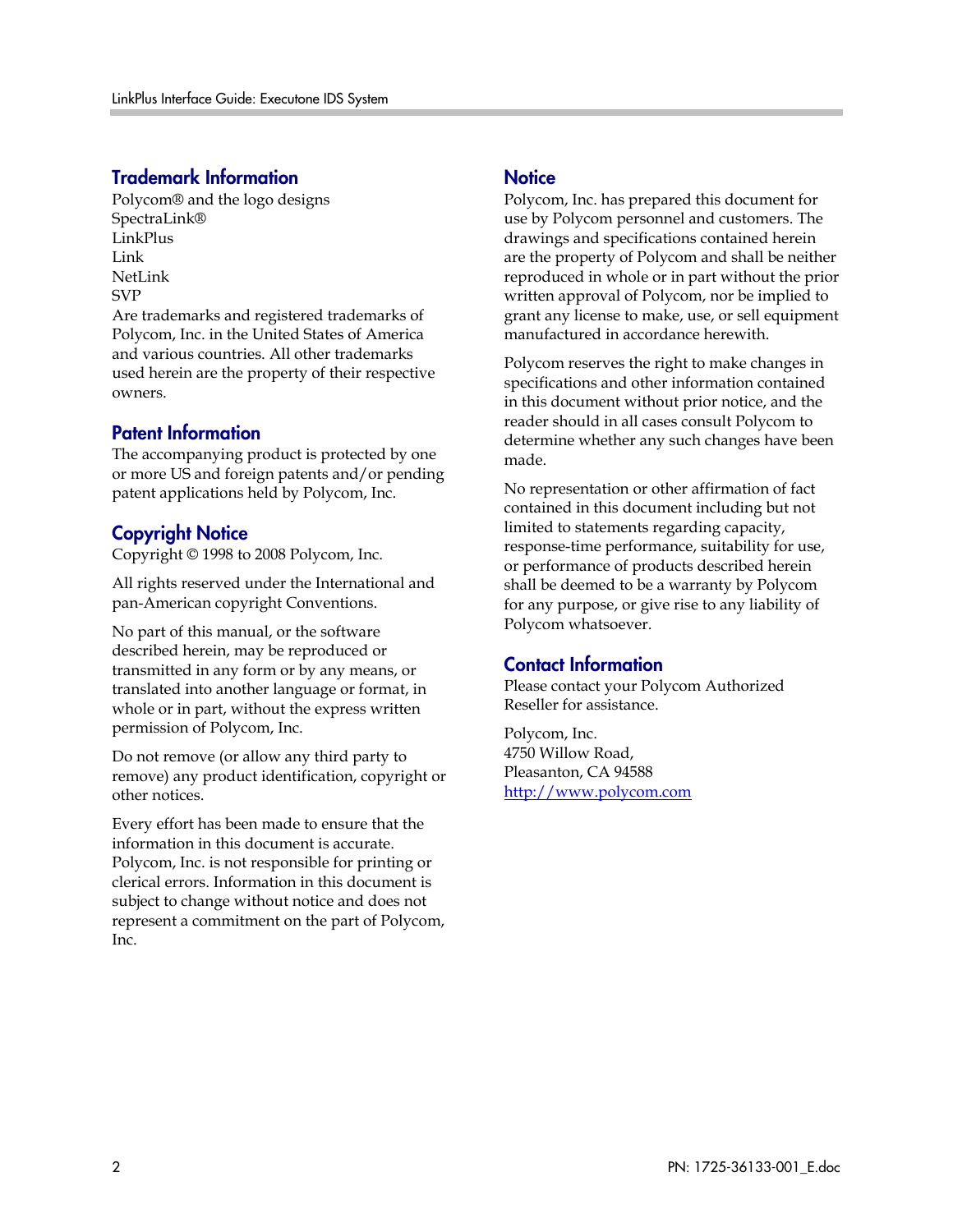# About this Guide

Polycom is the market leader in multi-cellular wireless telephone systems for the workplace. We manufacture a range of products to suit any size installation. All Polycom products use our LinkPlus digital integration technology to integrate with various digital switch platforms. Using LinkPlus technology, handsets emulate digital telephone sets to deliver advanced capabilities such as multiple line appearances and LCD display features. This document explains the programming or administration required to use the host digital switch with the following Polycom products:

### SpectraLink 6000 System – SpectraLink 6300 MCU

The SpectraLink 6100 MCU supports up to 3,200 handsets and up to 1,000 Base Stations. Up to 25 shelves can be interconnected for maximum system capacity.

### SpectraLink 6000 System – SpectraLink 6100 MCU

Designed for smaller installations supporting up to 64 handsets and up to 16 Base Stations. Up to four MCU controllers can be interconnected for maximum system capacity.

### SpectraLink 8000 Telephony Gateway

The SpectraLink 8000 Telephony Gateway is a wireless telephony product that provides high quality packetized voice communications using the Internet Protocol (IP).



Different models of SpectraLink Wireless Telephones vary in functional capabilities. This document covers the basic operational features of all handsets. However, certain handset or PBX features may not be supported by your emulation.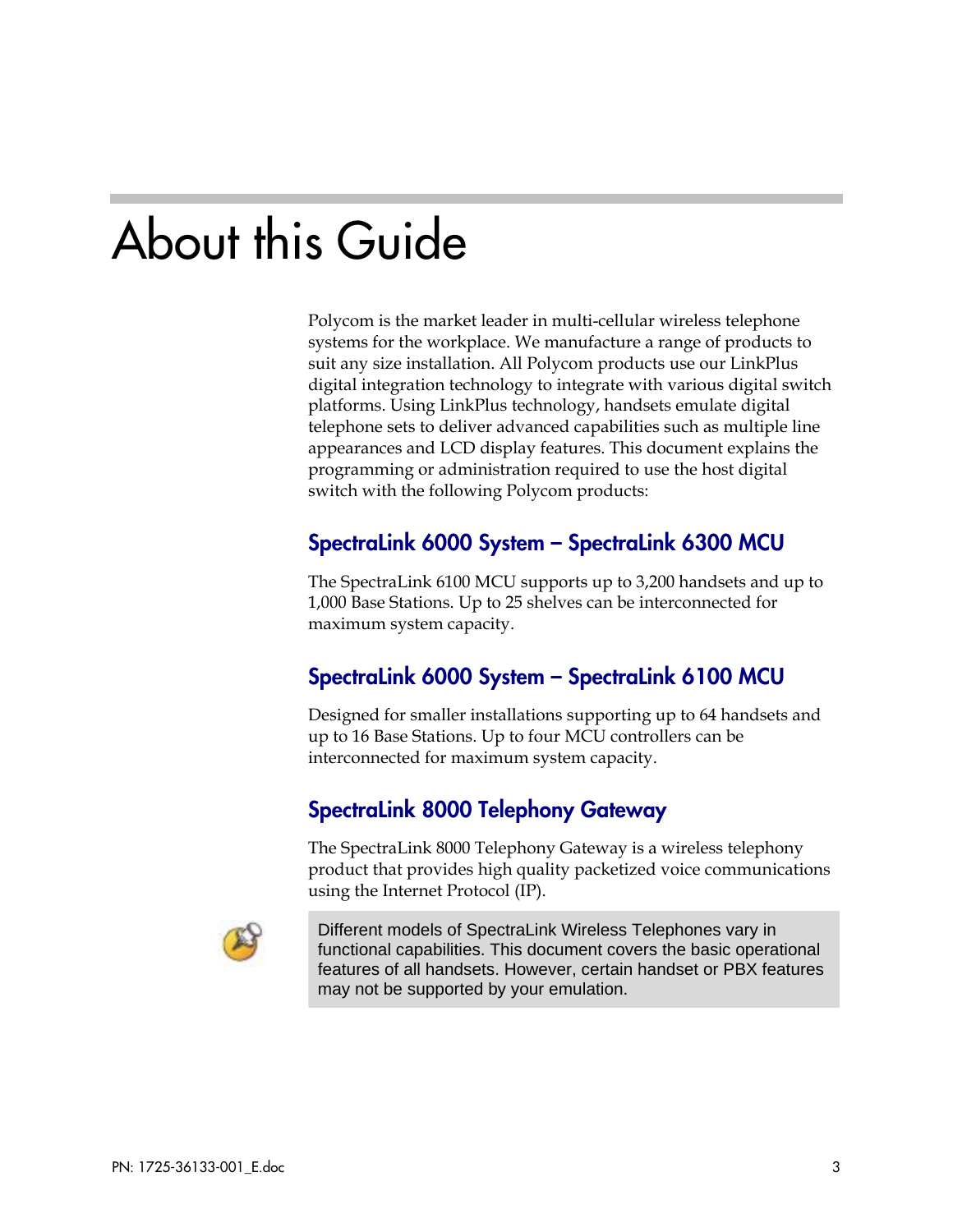### Related Documents

*SpectraLink 6300 MCU : Operator's Console* (1725-36125-001)

*SpectraLink 6100 MCU: Installation and Operation* (1725-36097-001)

*SpectraLink 6020 Wireless Telephone and Accessories User Guide*  (1725-36092-001)

Available at

[http://www.polycom.com/usa/en/support/voice/proprietary\\_wire](http://www.polycom.com/usa/en/support/voice/proprietary_wireless/proprietary_wireless.html) [less/proprietary\\_wireless.html](http://www.polycom.com/usa/en/support/voice/proprietary_wireless/proprietary_wireless.html)

*SpectraLink 8000 Telephony Gateway: Administration Guide for SRP*  (1725-36028-001)

*SpectraLink 8020/8030 Wireless Telephone and Accessories User Guide*  (1725-36023-001)

*SpectraLink e340/h340/i640 Wireless Telephone: Configuration and Administration (SRP)* (72-1065-09)

Available at <http://www.polycom.com/usa/en/support/voice/wi-fi/wi-fi.html>

*Telephone Switch Interface Matrix* (1725-36128-001)

Available at [http://www.polycom.com/usa/en/support/voice/wi](http://www.polycom.com/usa/en/support/voice/wi-fi/pbx_integration.html)[fi/pbx\\_integration.html](http://www.polycom.com/usa/en/support/voice/wi-fi/pbx_integration.html)

### Customer Support

Polycom wants you to have a successful installation. If you have questions please contact the Customer Support Hotline at (800) 775-5330. The hotline is open Monday through Friday, 6 a.m. to 6 p.m. Mountain time.

For Technical Support: [technicalsupport@polycom.com](mailto:technicalsupport@polycom.com)

For Knowledge Base: <http://www.polycom.com/usa/en/support/voice/voice.html>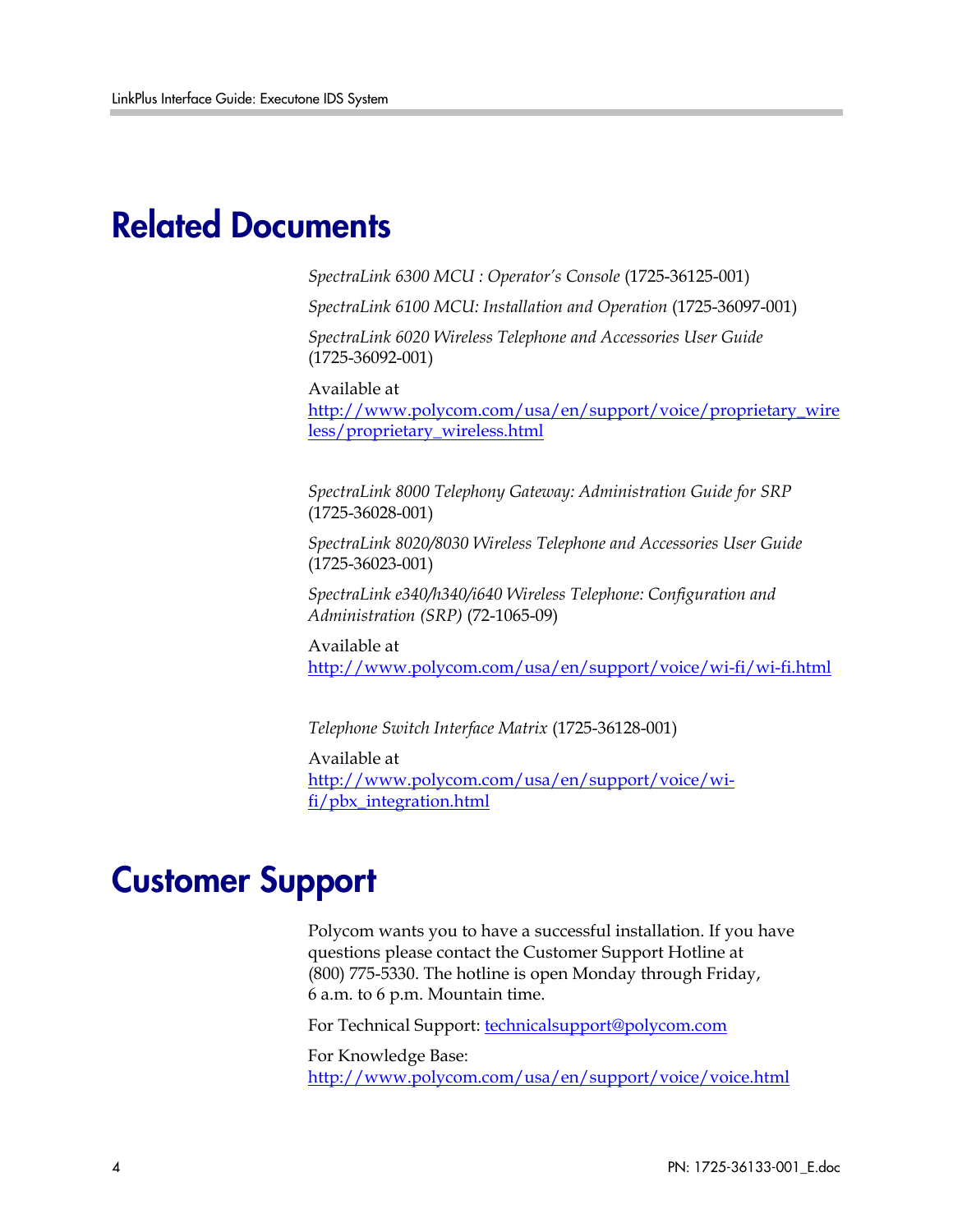## Icons and Conventions

This manual uses the following icons and conventions.



Caution! Follow these instructions carefully to avoid danger.



Note these instructions carefully.

Label This typeface indicates a key, label, or button on SpectraLink hardware.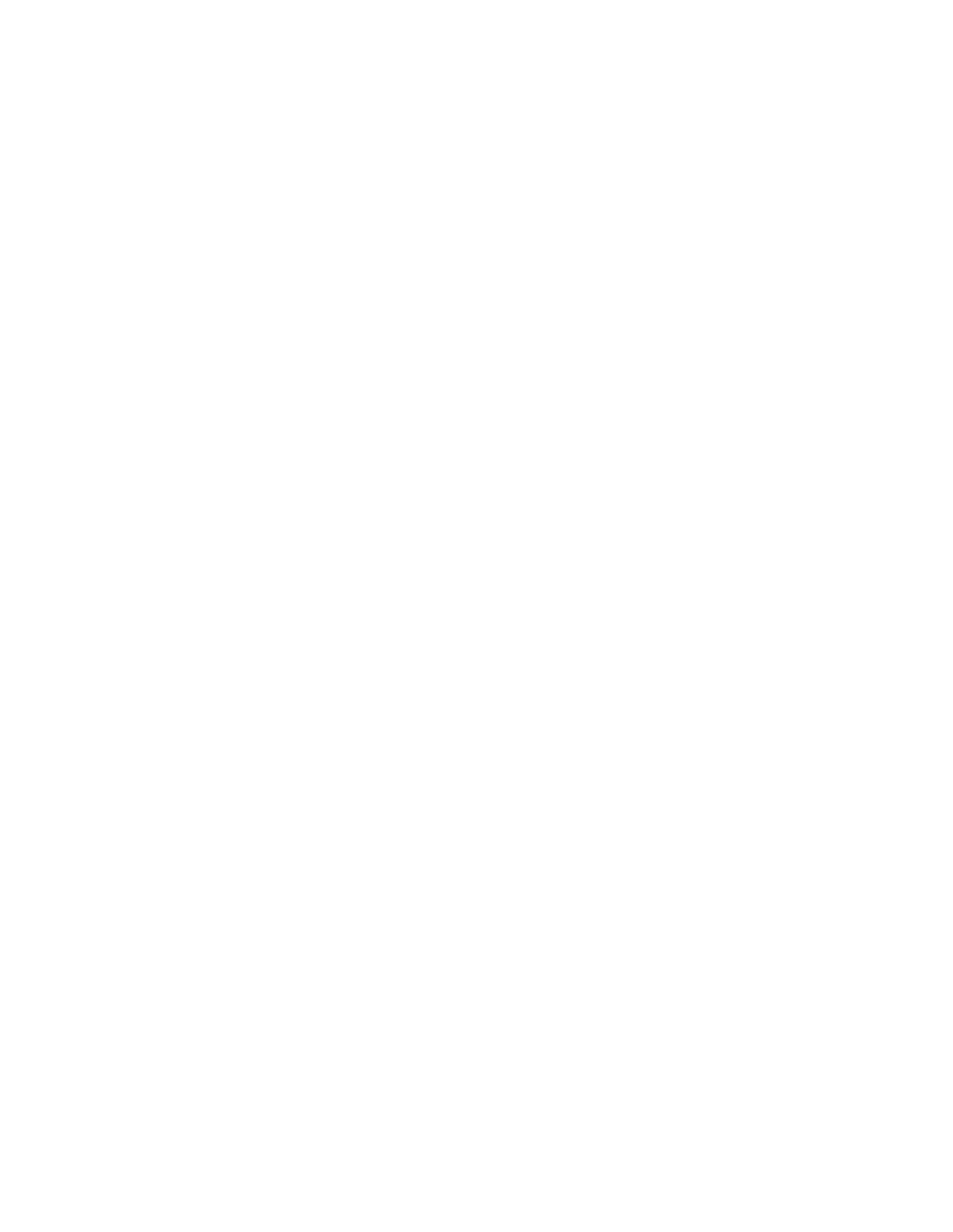# Plan the Interface

The system administrator programs the telephone system for use with the Wireless Telephone System using the normal administration terminal or procedures. Programming can be done after the handsets are registered.

Recommended programming includes assigning extension numbers to the handsets and programming features on the telephone system so they are easily accessible from the handsets.

For analog interfaces, macro codes are in the document relating to configuring the system. See *SpectraLink 6300 MCU: Operator's Console, SpectraLink 6100 MCU: Installation and Operation,* or *SpectraLink 8000 Telephony Gateway: Administration Guide for SRP.*

The following information will help the system administrator set up the SpectraLink Wireless Telephones to operate in a way that feels familiar and comfortable to users.

### Plan Programming

Digital Interface programming for the handset System will be faster if it is planned in advance by verifying the parameters and features on the current telephone system and wired phones. The system administrator must assign extension numbers to the handsets and plan the functions (trunk access, toll restrictions, system features, ringing options etc.) to be programmed for the handsets.

One of these scenarios concerning how the handsets are programmed should apply to this site:

- All handsets are programmed alike: All handsets will be programmed exactly the same. Depending on the capabilities of the switch, the system administrator can often program one handset and use it as a model for all other handsets.
- Groups of handsets are programmed alike: Handsets are grouped into classes that are programmed alike. Depending on the capabilities of the switch, the system administrator can program

1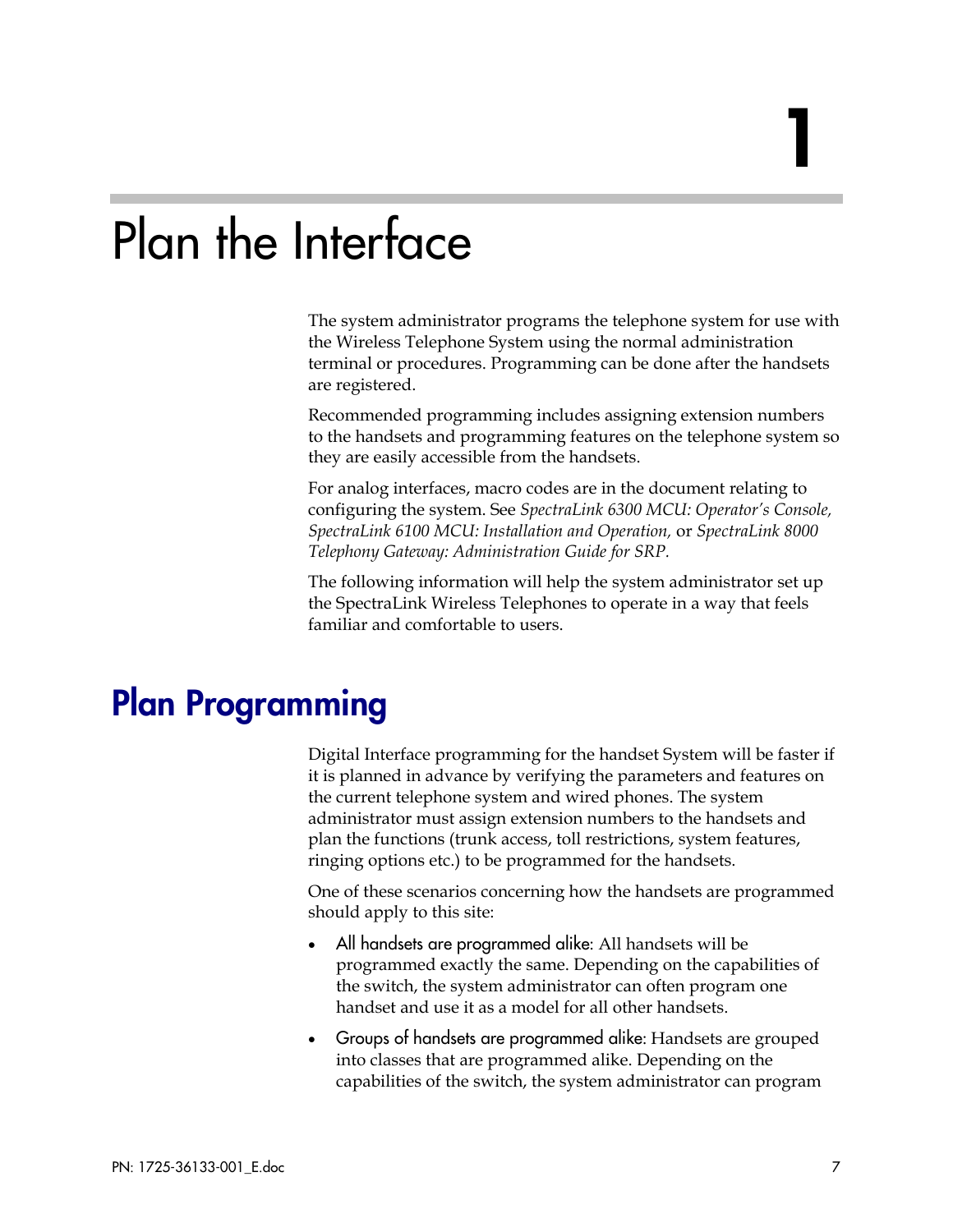"model" handsets and then use the model as a template to program the other handsets.

All handsets are different: All handsets are programmed differently, so each handset will be programmed individually.

Before the handset System is installed, verify the customer data entries for the site's system and telephones, and plan the programming required for the handsets. Programming will be faster if you determine this information in advance.

It may also help to identify a wired set that is programmed exactly or close to the way the handsets should be programmed, and use the programming for that set as a model for programming the handsets.

#### Line or trunk appearances

Handsets support up to nine line resources. Which trunks should ring at this phone (incoming)? Which trunk will be selected when the user goes off-hook? What extension numbers will be assigned to the handsets?

#### Least call routing

Which LCR class is assigned to this station?

#### Coverage

To which hunt group or pickup group is this station assigned?

#### Function keys

The handset supports nine programmable function keys. Determine which features, if any, should be programmed on the handsets. These assignments should emulate assignments on the user's wired set.

## Assign Extension Numbers

The wire contractor should inform the system administrator which port numbers have been designated for the handsets.

The system administrator may use the *Extension Assignments Worksheet* at the end of this document to track the numbers, extensions, users, and features assigned to handsets.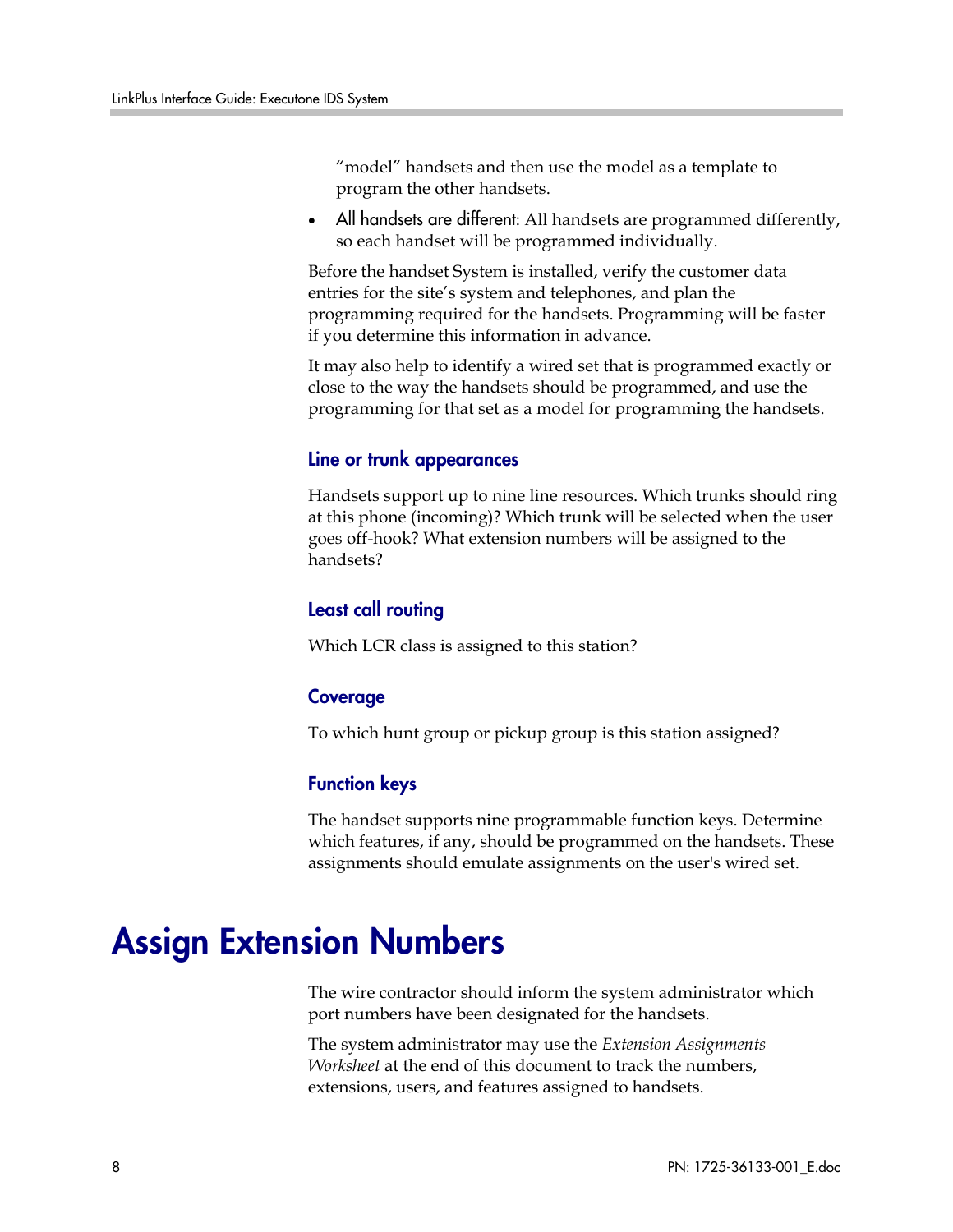## The Wireless Telephone Display

The SpectraLink Wireless Telephone will display the telephone number as it is dialed.

Certain characters may be used by the system that are not implemented in the handset. Flashing characters are not implemented on the handset, nor is rolling or scrolling of text.

Although some desksets do not have a display, any display information sent by the system will be displayed on the handset.

### Handset indicators

Line indicators are associated with line access keys. Status indicators or icons are associated with voicemail, low battery function, other functions, and service interruption. A left or right arrow is displayed when the screen can be toggled either left or right to display more characters.

When lines are programmed as shown on the key-map diagrams, the numeral icons on the handset display will be mapped to any deskset LEDs associated with the corresponding feature keys. The line icons will be displayed as follows:

| <b>Line State</b> | <b>Handset Line Status Icon State</b> |
|-------------------|---------------------------------------|
| On-hook           | Off                                   |
| Off-hook          | On.                                   |
| Ringing           | Fast flash                            |
| On hold           | Slow flash                            |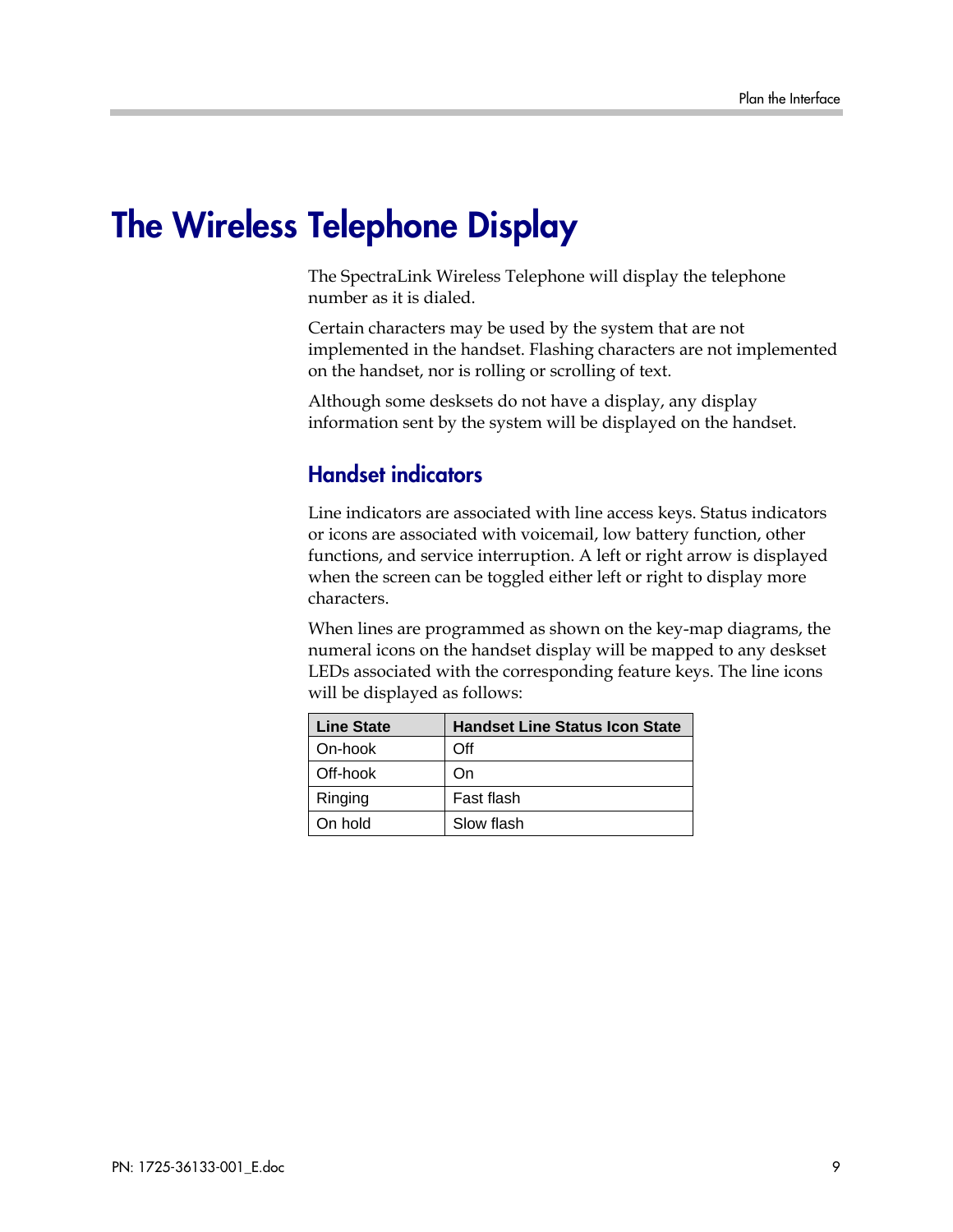### Feature Programming Requirements

When planning the interface, the following information must be taken into account:

#### Line sequences

The handset uses two types of key sequences to access PBX features and multiple lines. Line sequences are those where the user presses the LINE key and then a number key. The key-map design designates "line" keys that should be programmed for line appearance so that they correspond to line sequences on the handset.

The line icon on the handset will reflect activity on the corresponding deskset key. For this reason, it is recommended that line appearance keys be used only for line access. If only one line is assigned to a particular handset, leave the other designated line keys identified on the key maps unassigned. The corresponding handset  $LINE + key$ sequences will then have no function.

#### Function sequences

Function sequences are those where the handset user presses the FCN key and then a number key. Designated "function" deskset keys programmed to system features such as Transfer and Conference may have their corresponding menu items display on the handset function menu. See the key-map diagram for the function keys that are available for feature programming.

### Function Menu Programming

#### SpectraLink 6300 MCU

The function menu text defaults for the handsets associated with the SpectraLink 6300 MCU can be changed via the SpectraLink Operator's Console.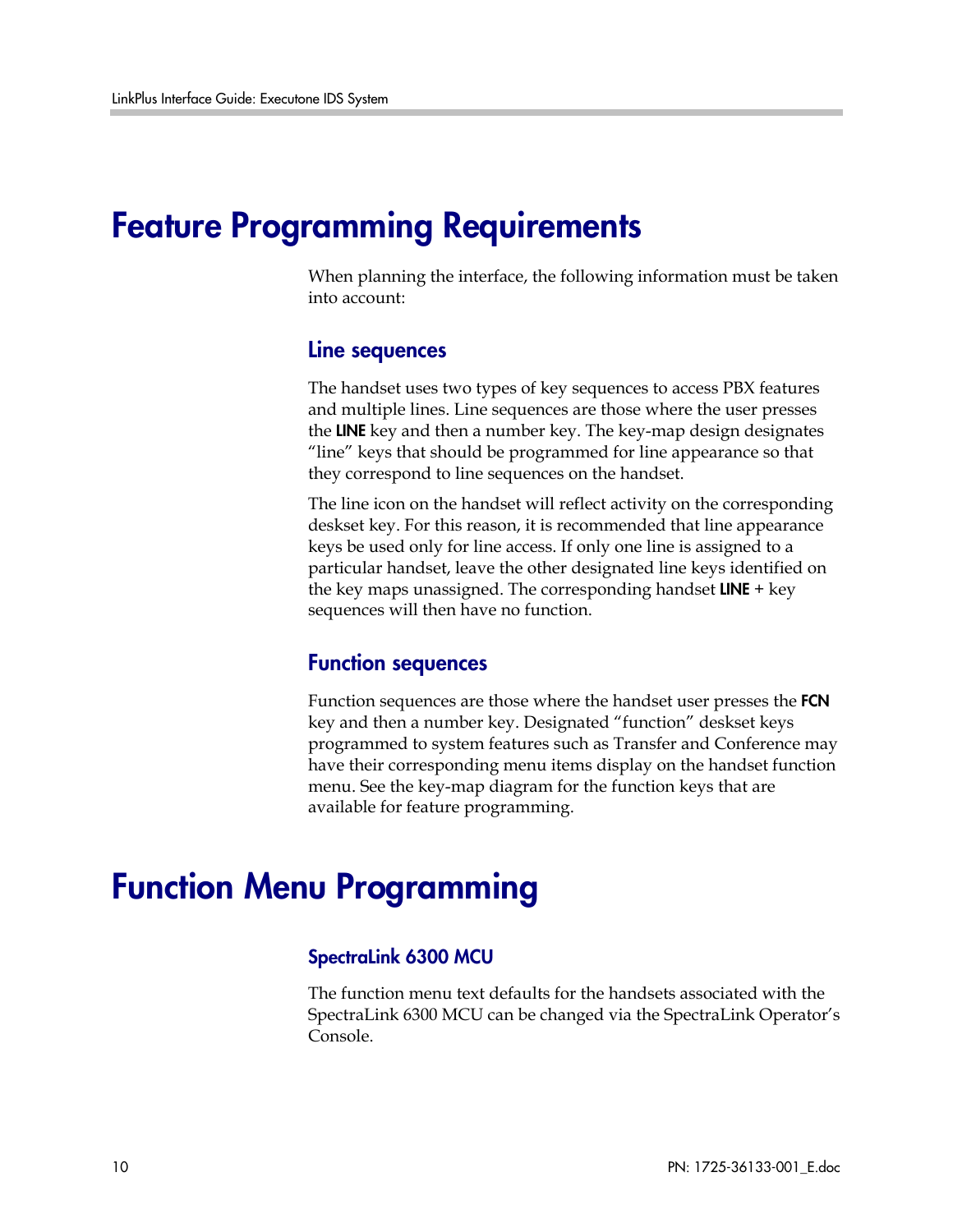#### SpectraLink 6100 MCU

For the SpectraLink 6100 MCU, the handset function menu text can only be changed via remote configuration through the services of Polycom's Customer Support.

#### SpectraLink 8000 Telephony Gateways

Function menu text options can be changed in the Administration Console of the SpectraLink 8000 Telephony Gateways.

#### Hold

The Hold feature should be programmed to the Hold key as shown on the key-map diagrams so that when the **Hold** key or softkey is pressed on the handset, the call is placed on hold.

#### **Mute**

The handset Mute function is hard-coded to  $FCN + 1$  on the  $PTB4xx$ handset. This function sequence is recommended, but the system administrator can assign the Mute function to any available function key sequence or leave the function unassigned. The SpectraLink 6000 and SpectraLink 8020/8030 Wireless Telephones use a Mute softkey.

#### Voicemail

The message-waiting icon on the handset is activated with Key 17 of the deskset. Key 17 is normally Hands Free and MUST be reprogrammed to Msg Waiting or VMS as shown in the Key-map Diagram. Do not assign any other feature to this key, since the associated key is directly mapped to the message-waiting icon on the handset. This key assignment must be used in order to support the message-waiting icon. Using this key for any other feature or for line access could cause unacceptable system performance.

#### **Speakerphone**

If a handset such as the PTB 4xx has no speaker, the Handsfree and Volume Up/Down buttons on the Model 32 phone have no corresponding handset function.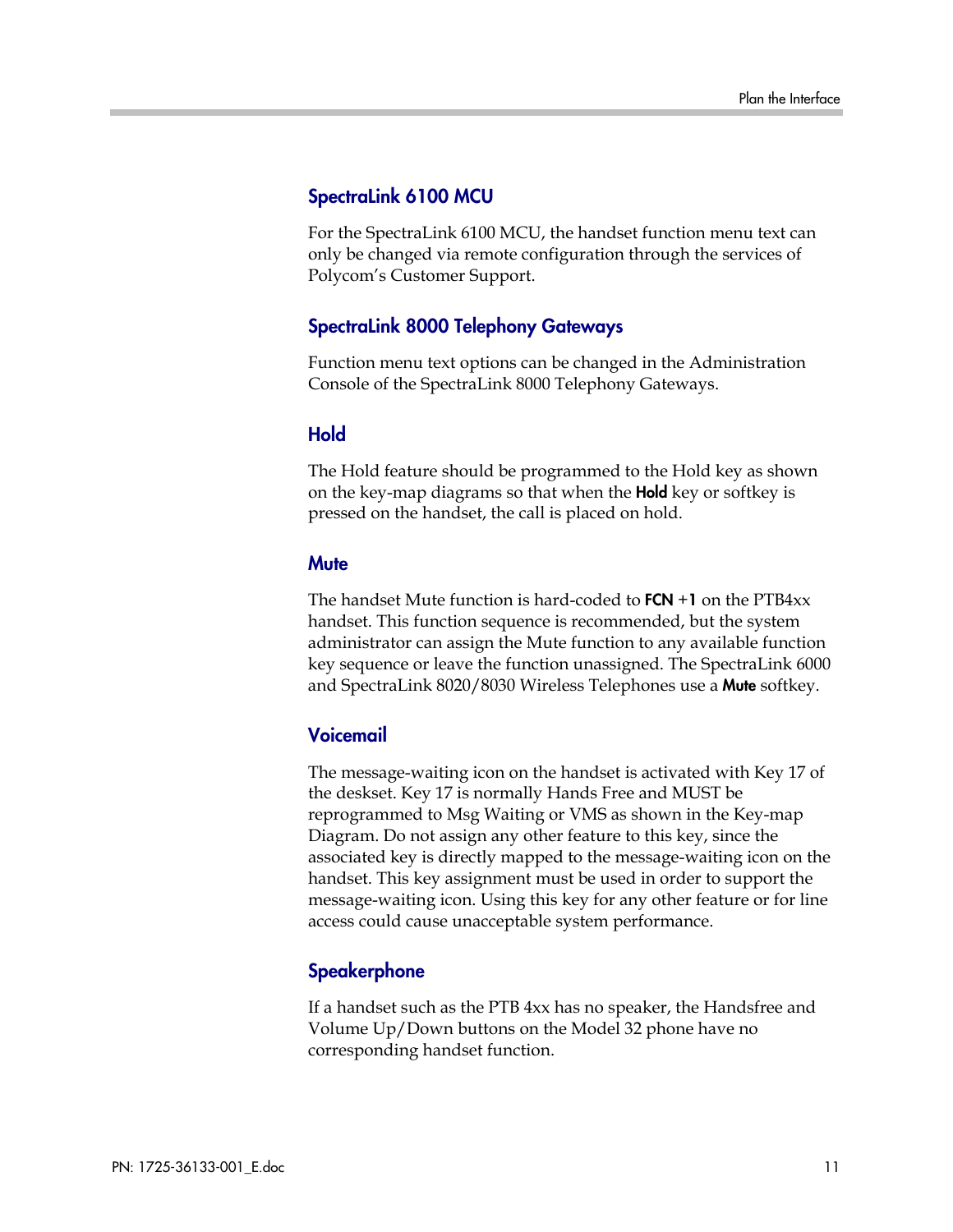#### Ring types

Handset ring types (soft, normal, vibrator, etc.) are programmed by the handset user and are not accessible or changeable by the system switch. Whenever possible the audible ringer on the handset will follow the cadence provided by the system switch. Call progress tones provided by the host system will be passed through to the handset.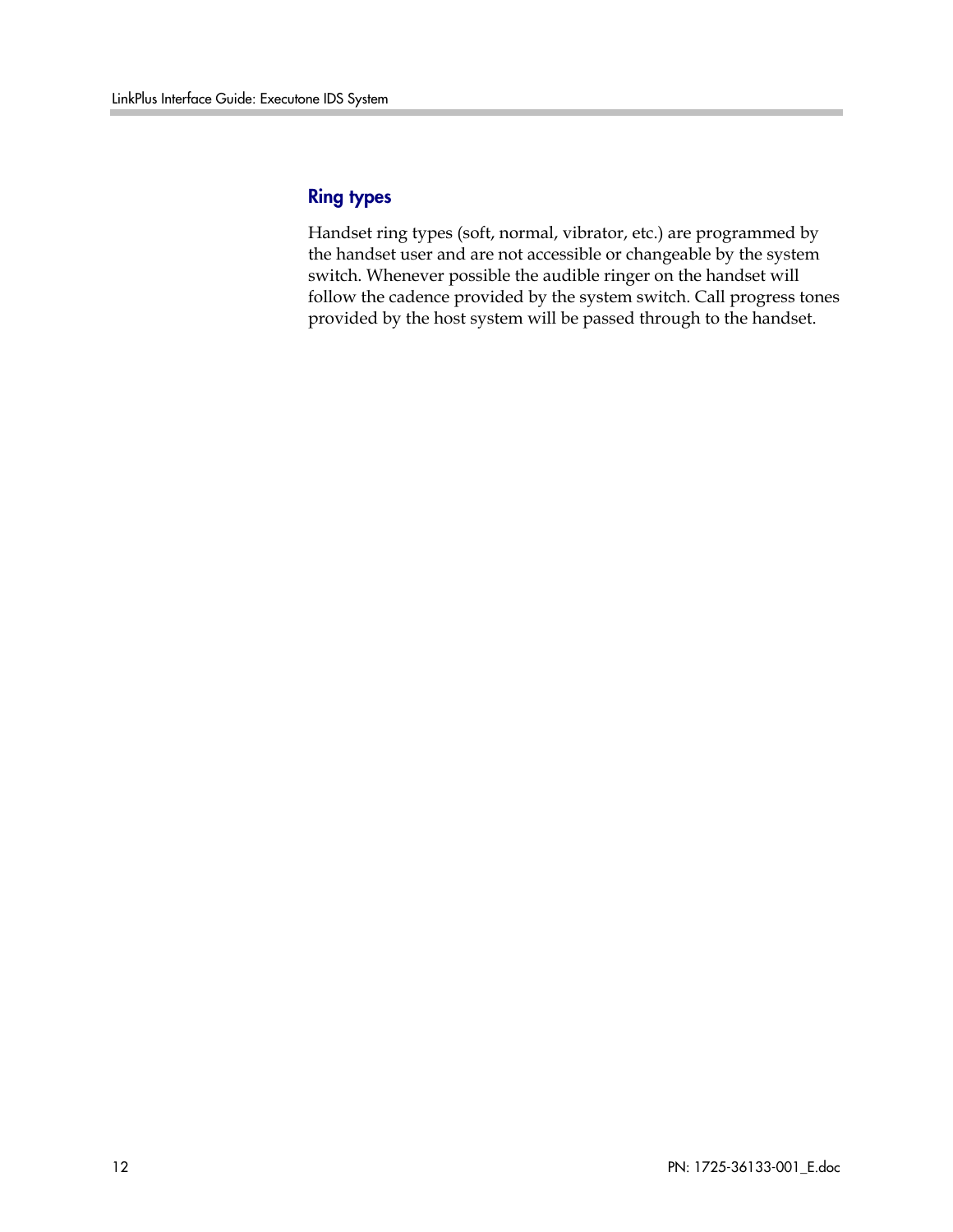# Interface Implementation

This section describes the recommended programming to use the SpectraLink 6000 Wireless Telephone System with the Executone IDS telephone system. The procedures assume the following:

- The Executone IDS system is installed and operational in an approved configuration. See the *Telephone Switch Interface Matrix* document for tested configurations.
- A trained Executone technician or system administrator will be on site with the Installer to program the system.
- The SpectraLink 6000 System or SpectraLink 8000 Telephony Gateway is installed and the handsets are available for programming.

## Set the Switch Interface Type

#### SpectraLink 6100 MCU

The SpectraLink 6100 Master Control Unit requires the switch interface type to be configured using the front panel buttons. The configuration procedures are detailed in the *SpectraLink 6100 MCU: Installation and Operation* document.

#### SpectraLink 6300 MCU

When configuring the SpectraLink 6300 MCU, the PBX interfaces are available as sub-menu selections when defining the Interface Module type using the SpectraLink 6300 MCU Operator's Console. Refer to the *SpectraLink 6300 MCU: Operator's Console* document for details on configuring the Interface Modules.

#### SpectraLink 8000 Telephony Gateways

Connect to the SpectraLink 8000 Telephony Gateway using the serial or modem interface. From the Main Menu, choose Gateway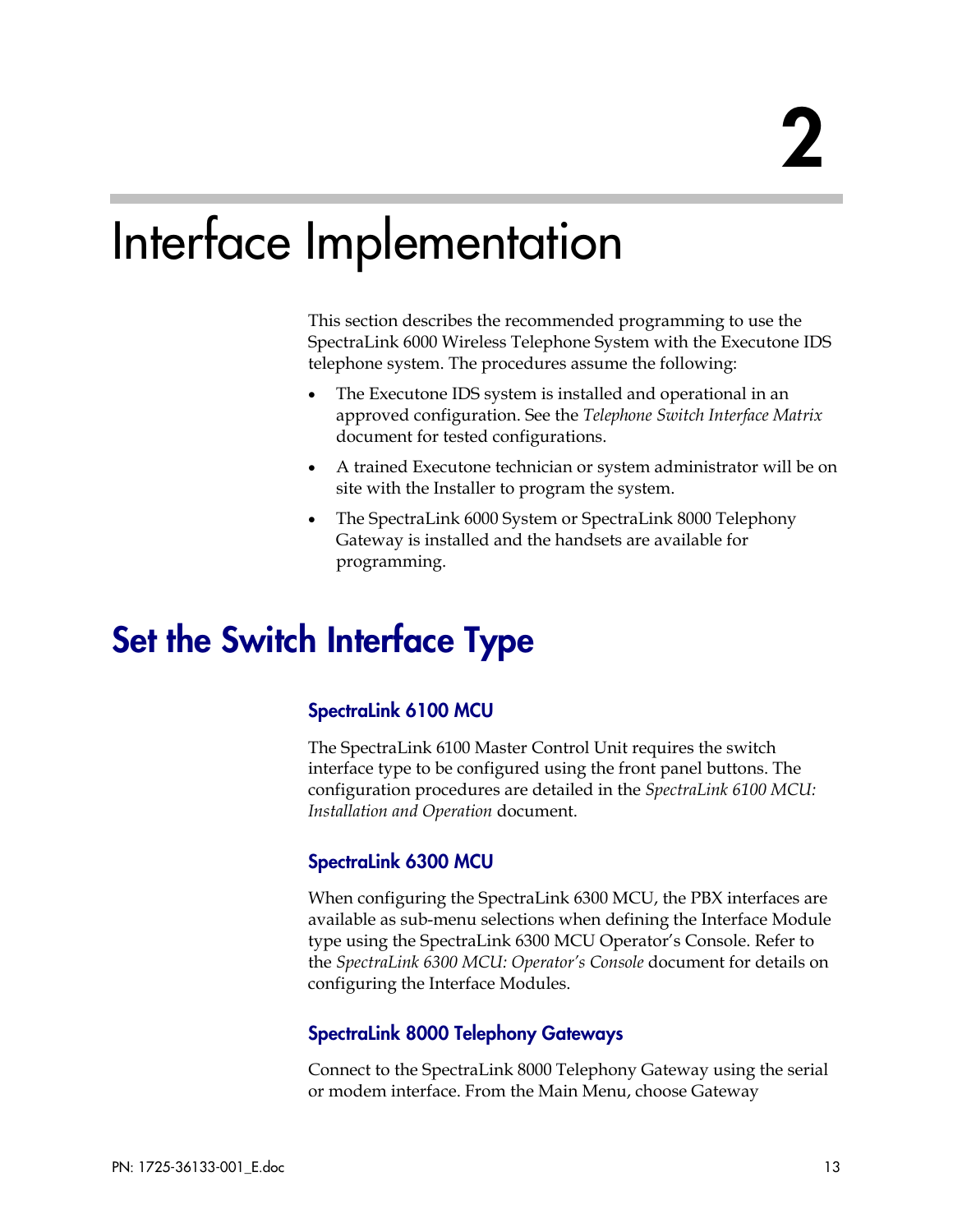Configuration. Scroll to Telephone Switch Type and press enter to change this field. From the Submenu of PBX types, select Executone. Refer to *SpectraLink 8000 Telephony Gateway: Administration Guide for SRP* for details on configuring the Telephone Switch Type.

## Key-mapping the Handset to Emulate Model 32 Functionality



Executone Model 32 Key-mapping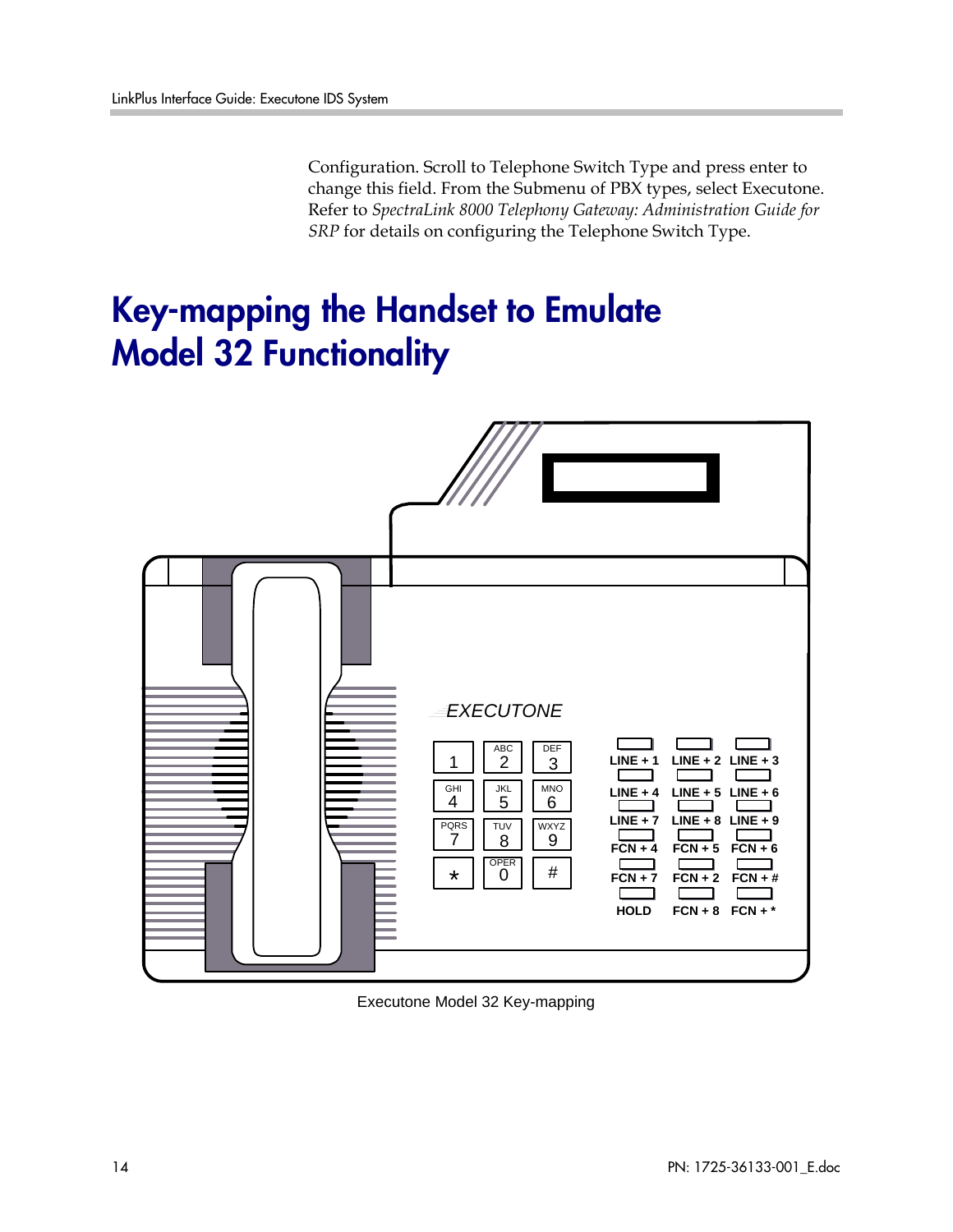The FCN [number] and LINE [number] labels represent the key sequence on the handset mapped to the corresponding key on the desk set. The FCN **\*** label indicates that pressing the FCN key on the handset followed by the \* key and the [number] key is the sequence equivalent to pressing the corresponding button on the desk set.

The handset function menu default settings are shown in the table below; these may be changed as described above in *Function Menu Programming*. Some of these functions (Mute, Redial, Forward, etc.) are activated by softkeys or FCN menu options on the SpectraLink 6000 and SpectraLink 8020/8030 Wireless Telephones.

| $FCN + 1$ MUTE |                           | $FCN + 2$ TR/CON |
|----------------|---------------------------|------------------|
| $FCN + 7$ PROG |                           | $FCN + 8$ VM/MSG |
|                | <b>FCN + 9</b> EXIT MENUS |                  |

### Program Executone

### Program handsets

The Executone Technician should perform the following setup actions for each handset:

- Program the keys (line and call appearances and features) according to the pre-installation planning.
- Reprogram Key 17 from the default setting (Hands Free) to Message Waiting or VMS.
- Turn OFF the Auto 2nd Path and Allow 2nd Path features
- If the handsets have no speaker, turn OFF speakerphone features including Hands Free CO, ICM, and Receive. Be sure Auto Answer is left ON.

The Installer can now test the handsets.